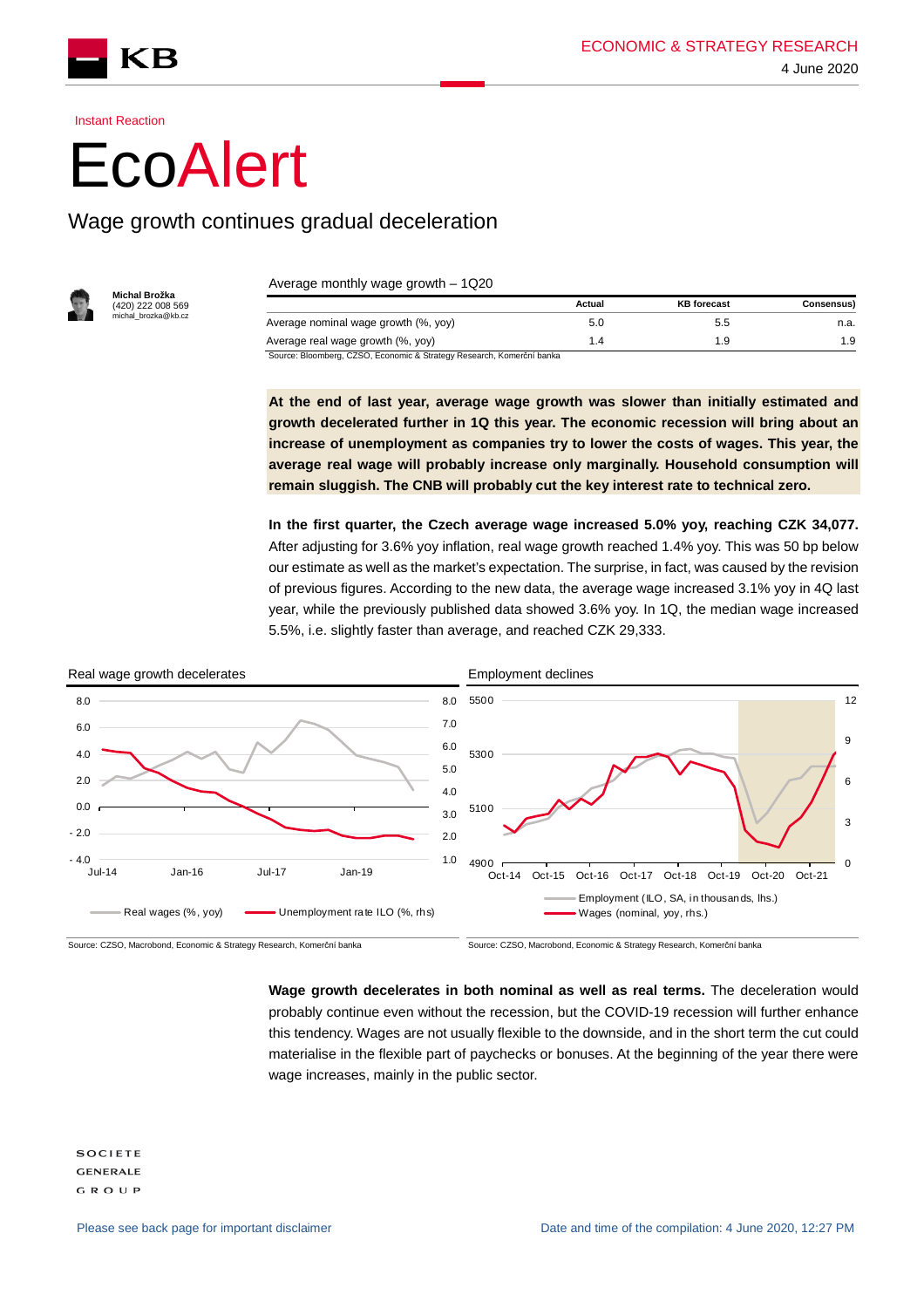**The public sector will be the driver of Czech wages while the private sector will try to cut wage costs in response to the economic decline and weaker demand.** There will be exceptions in those sectors where some shortages of employees prevail, for example in some IT areas and construction to a certain extent. After average wage growth of more than 7% last year, we expect a deceleration to only 2.8% this year, which would probably be only slightly above inflation. It could therefore easily happen that the real average wage declines this year. Consequently, with the awaited increase of unemployment we expect a decline in household consumption by 3.5% in 2020.

After the data release, CZK depreciated against EUR, but that was rather a correction of the previous strengthening. The surprise for the market is small. **Nevertheless, the wage growth development fits into our base case scenario wherein the CNB cuts interest rates to technical zero as soon as late June.**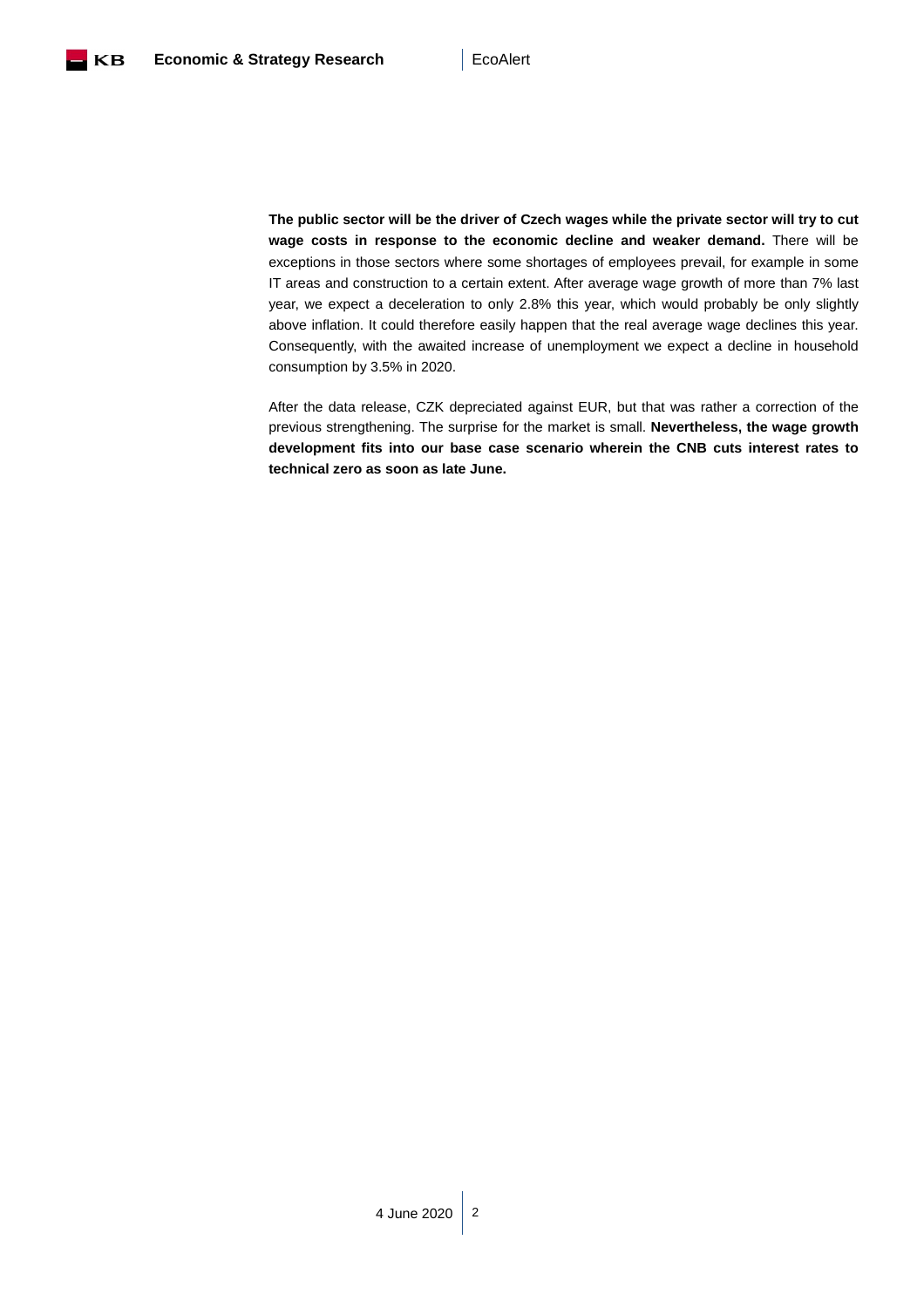